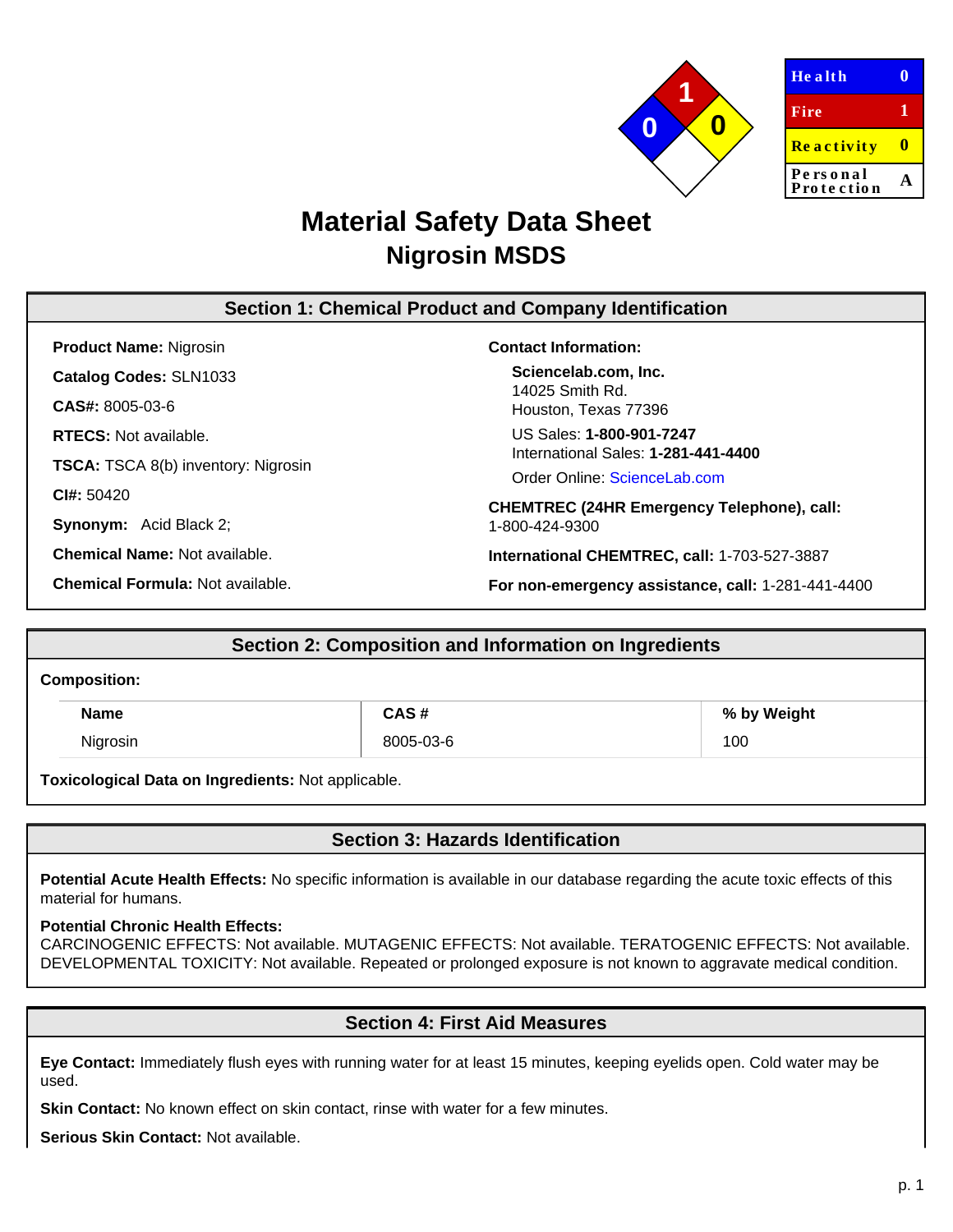**Inhalation:** Allow the victim to rest in a well ventilated area. Seek immediate medical attention.

**Serious Inhalation:** Not available.

### **Ingestion:**

Do not induce vomiting. Loosen tight clothing such as a collar, tie, belt or waistband. If the victim is not breathing, perform mouth-to-mouth resuscitation. Seek immediate medical attention.

**Serious Ingestion:** Not available.

# **Section 5: Fire and Explosion Data**

**Flammability of the Product:** May be combustible at high temperature.

**Auto-Ignition Temperature:** Not available.

**Flash Points:** Not available.

**Flammable Limits:** Not available.

**Products of Combustion:** Not available.

**Fire Hazards in Presence of Various Substances:** Not available.

### **Explosion Hazards in Presence of Various Substances:**

Risks of explosion of the product in presence of mechanical impact: Not available. Risks of explosion of the product in presence of static discharge: Not available.

### **Fire Fighting Media and Instructions:**

SMALL FIRE: Use DRY chemical powder. LARGE FIRE: Use water spray, fog or foam. Do not use water jet.

**Special Remarks on Fire Hazards:** Not available.

**Special Remarks on Explosion Hazards:** Not available.

# **Section 6: Accidental Release Measures**

### **Small Spill:**

Use appropriate tools to put the spilled solid in a convenient waste disposal container. Finish cleaning by spreading water on the contaminated surface and dispose of according to local and regional authority requirements.

### **Large Spill:**

Use a shovel to put the material into a convenient waste disposal container. Finish cleaning by spreading water on the contaminated surface and allow to evacuate through the sanitary system.

# **Section 7: Handling and Storage**

### **Precautions:**

Keep away from heat. Keep away from sources of ignition. Empty containers pose a fire risk, evaporate the residue under a fume hood. Ground all equipment containing material. Do not breathe dust.

### **Storage:**

Keep container dry. Keep in a cool place. Ground all equipment containing material. Keep container tightly closed. Keep in a cool, well-ventilated place. Combustible materials should be stored away from extreme heat and away from strong oxidizing agents.

# **Section 8: Exposure Controls/Personal Protection**

**Engineering Controls:**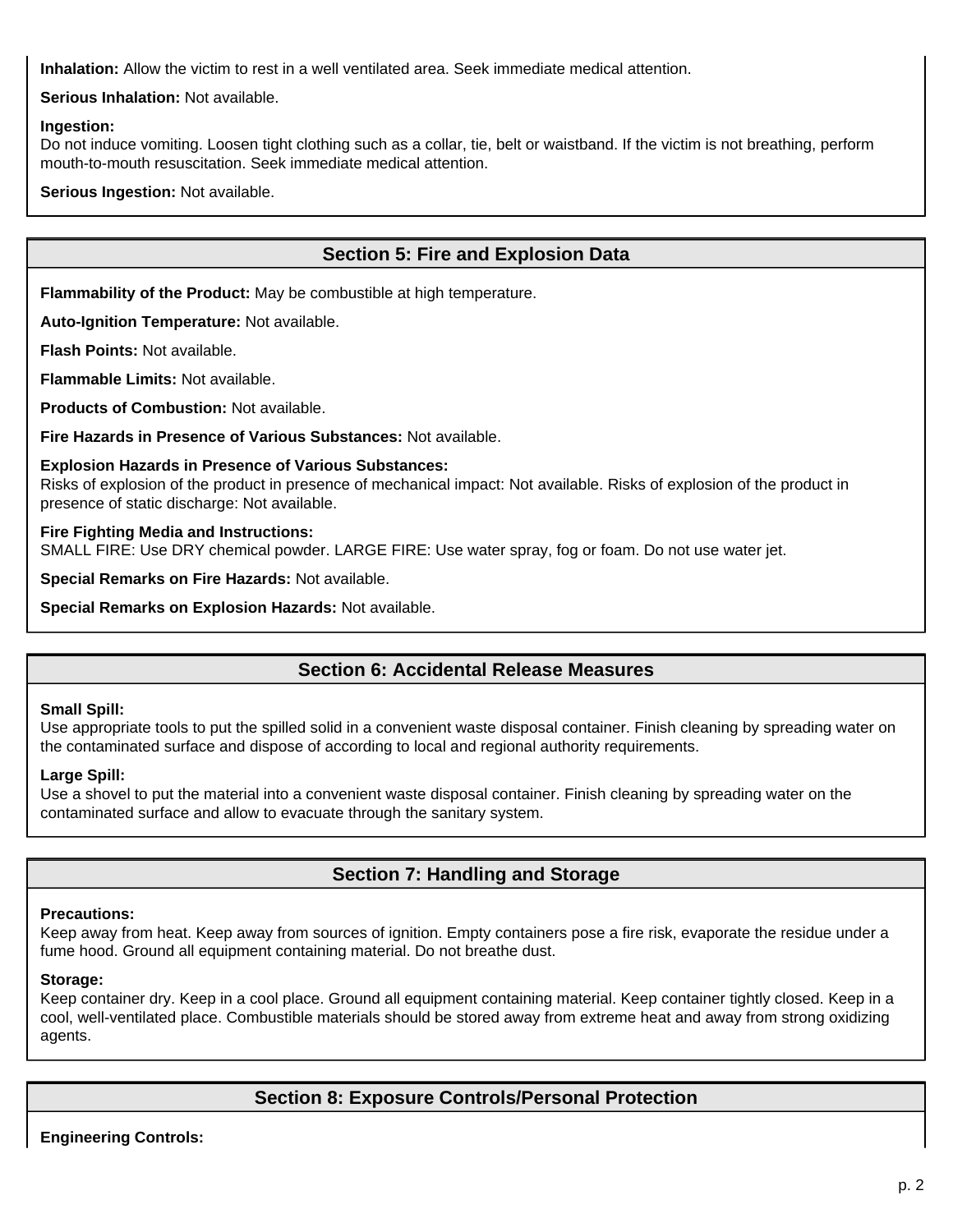Use process enclosures, local exhaust ventilation, or other engineering controls to keep airborne levels below recommended exposure limits. If user operations generate dust, fume or mist, use ventilation to keep exposure to airborne contaminants below the exposure limit.

**Personal Protection:** Safety glasses. Lab coat.

#### **Personal Protection in Case of a Large Spill:**

Splash goggles. Full suit. Boots. Gloves. Suggested protective clothing might not be sufficient; consult a specialist BEFORE handling this product.

**Exposure Limits:** Not available.

# **Section 9: Physical and Chemical Properties**

**Physical state and appearance:** Solid.

**Odor:** Not available.

**Taste:** Not available.

**Molecular Weight:** Not available.

**Color:** Not available.

**pH (1% soln/water):** Not available.

**Boiling Point:** Not available.

**Melting Point:** Not available.

**Critical Temperature:** Not available.

**Specific Gravity:** Not available.

**Vapor Pressure:** Not applicable.

**Vapor Density:** Not available.

**Volatility:** Not available.

**Odor Threshold:** Not available.

**Water/Oil Dist. Coeff.:** Not available.

**Ionicity (in Water):** Not available.

**Dispersion Properties:** See solubility in water.

**Solubility:** Soluble in cold water.

# **Section 10: Stability and Reactivity Data**

**Stability:** The product is stable. **Instability Temperature:** Not available. **Conditions of Instability:** Not available. **Incompatibility with various substances:** Not available. **Corrosivity:** Not available.

**Special Remarks on Reactivity:** Not available.

**Special Remarks on Corrosivity:** Not available.

**Polymerization:** No.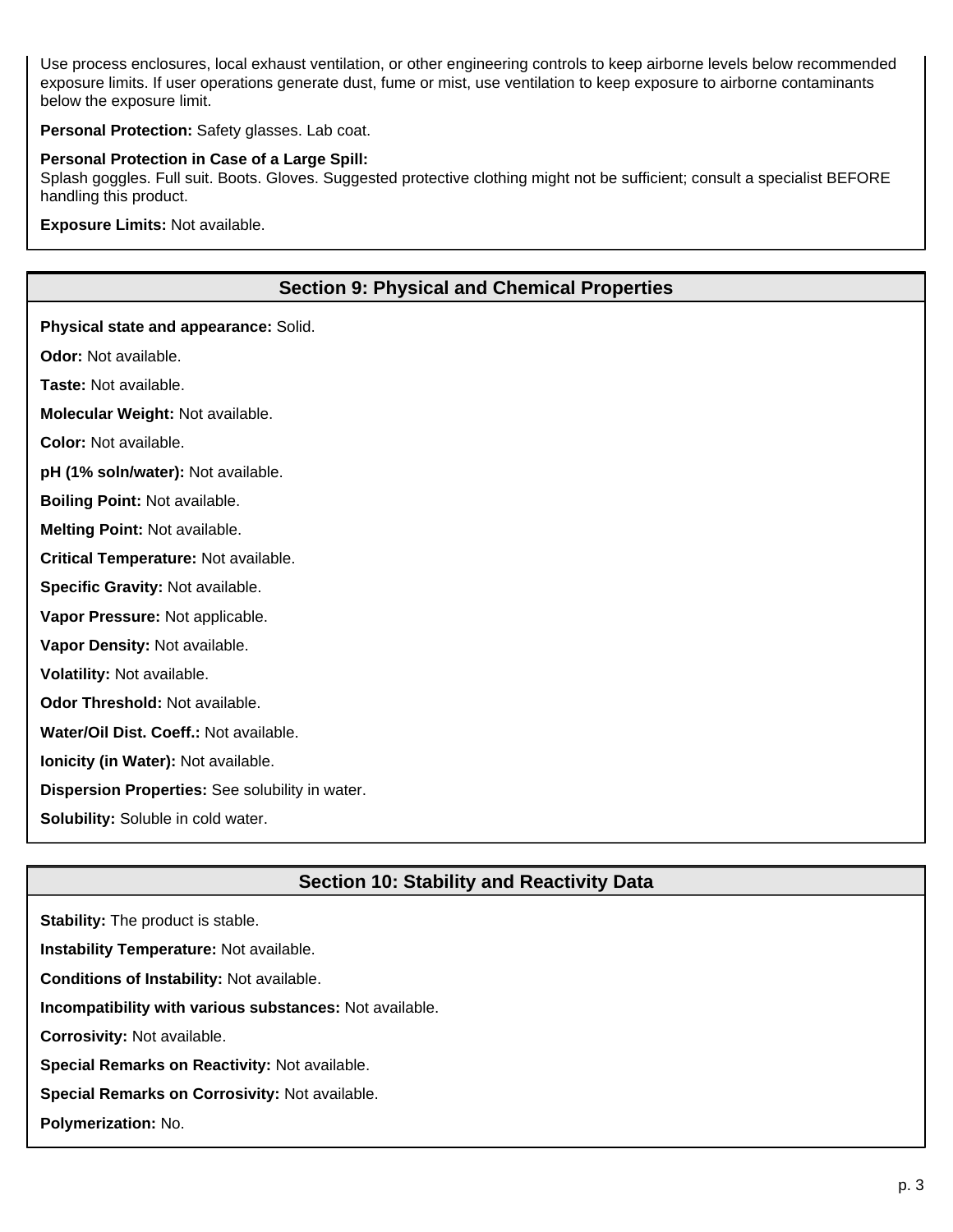# **Section 11: Toxicological Information**

**Routes of Entry:** Not available.

**Toxicity to Animals:** LD50: Not available. LC50: Not available.

**Chronic Effects on Humans:** Not available.

**Other Toxic Effects on Humans:** No specific information is available in our database regarding the other toxic effects of this material for humans.

**Special Remarks on Toxicity to Animals:** Not available.

**Special Remarks on Chronic Effects on Humans:** Not available.

**Special Remarks on other Toxic Effects on Humans:** Not available.

# **Section 12: Ecological Information**

**Ecotoxicity:** Not available.

**BOD5 and COD:** Not available.

**Products of Biodegradation:**

Possibly hazardous short term degradation products are not likely. However, long term degradation products may arise.

**Toxicity of the Products of Biodegradation:** Not available.

**Special Remarks on the Products of Biodegradation:** Not available.

# **Section 13: Disposal Considerations**

**Waste Disposal:**

# **Section 14: Transport Information**

**DOT Classification:** Not a DOT controlled material (United States).

**Identification:** Not applicable.

**Special Provisions for Transport:** Not applicable.

# **Section 15: Other Regulatory Information**

**Federal and State Regulations:** TSCA 8(b) inventory: Nigrosin

**Other Regulations:** Not available..

**Other Classifications:**

**WHMIS (Canada):** Not controlled under WHMIS (Canada).

**DSCL (EEC):**

This product is not classified according to the EU regulations.

**HMIS (U.S.A.):**

**Health Hazard:** 0

**Fire Hazard:** 1